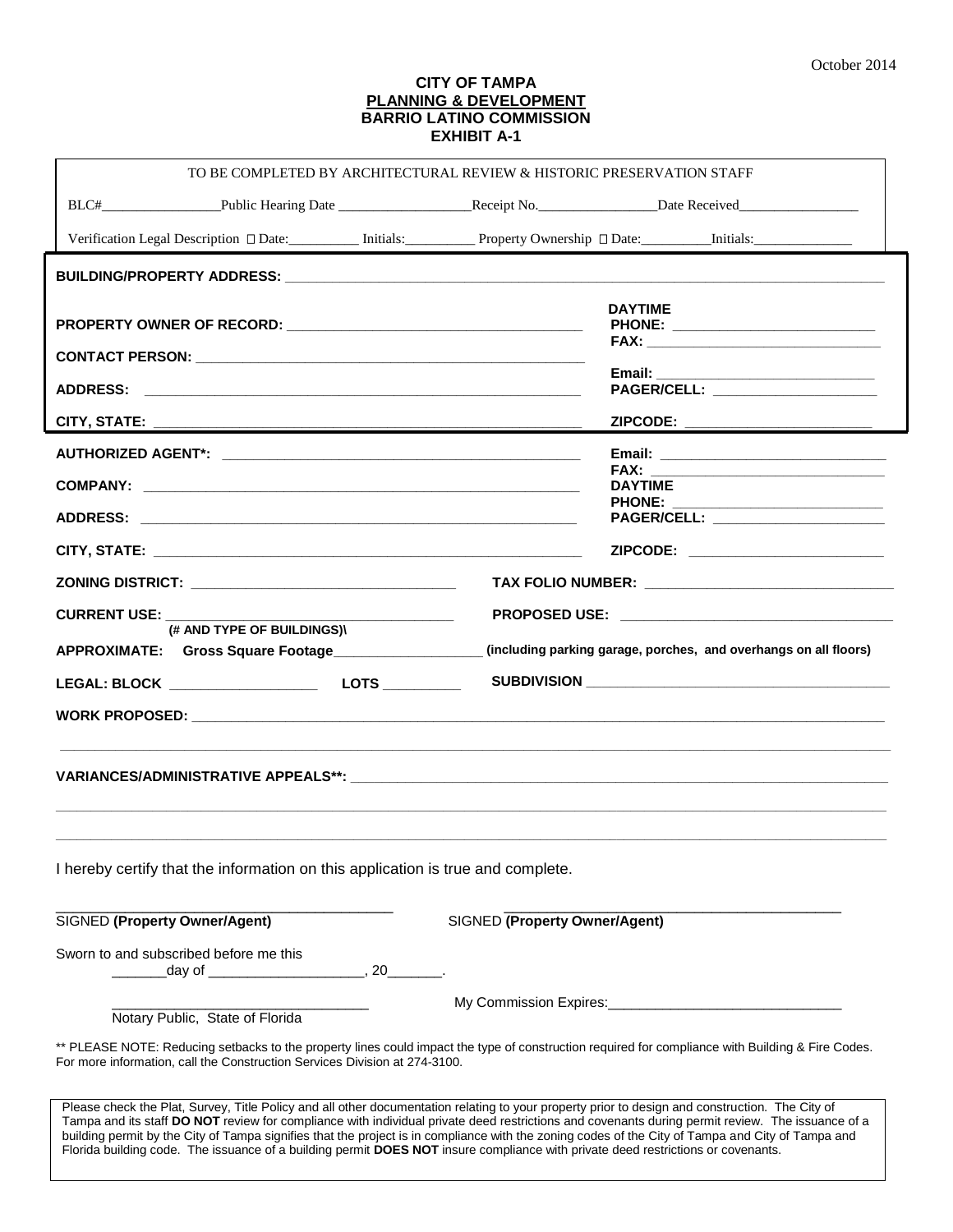| <b>CITY OF TAMPA</b><br><b>PLANNING &amp; DEVELOPMENT</b><br><b>BARRIO LATINO COMMISSION</b><br><b>EXHIBIT A-2</b><br><b>BUILDING COMPONENTS AND MATERIAL LIST</b>                                                                                                                                                                                                                            |                                                                                                                                                                                                                                                                                                                                                                                                  |                                                                                                                                                                                                                                                                                                                                                                                                                                                                    |  |  |  |  |
|-----------------------------------------------------------------------------------------------------------------------------------------------------------------------------------------------------------------------------------------------------------------------------------------------------------------------------------------------------------------------------------------------|--------------------------------------------------------------------------------------------------------------------------------------------------------------------------------------------------------------------------------------------------------------------------------------------------------------------------------------------------------------------------------------------------|--------------------------------------------------------------------------------------------------------------------------------------------------------------------------------------------------------------------------------------------------------------------------------------------------------------------------------------------------------------------------------------------------------------------------------------------------------------------|--|--|--|--|
|                                                                                                                                                                                                                                                                                                                                                                                               |                                                                                                                                                                                                                                                                                                                                                                                                  |                                                                                                                                                                                                                                                                                                                                                                                                                                                                    |  |  |  |  |
| <b>FOUNDATION</b><br>(indicate materials)<br>pier __________________<br>$\Box$<br>continuous ________________<br>$\Box$<br>slab on grade<br>$\Box$<br>other _________________<br>$\Box$<br><b>EXTERIOR WALL MATERIAL</b><br>(indicate type & size)<br>wood siding<br>Ц<br>brick<br>$\Box$<br>Ц<br>shingles<br>$\Box$<br>other __________________<br>□<br>TRIM(indicate type, size & material) | ROOF(indicate type & material)<br>tile<br>$\Box$<br>shingle<br>□<br>metal<br>$\Box$<br>built-up-roof<br>$\Box$<br>soffit<br>$\Box$<br>$\Box$<br><b>PORCH</b> (indicate materials)<br>columns/ supports<br>□<br>railings<br>$\Box$<br>ceilings<br>□<br>ornamentation<br>$\Box$<br>$\Box$<br>other _______________________<br><b>LANDSCAPE ELEMENTS</b><br>(indicate materials)<br>$\Box$ planters | <b>TYPE OF WORK</b><br>addition<br>$\Box$<br>new sign<br>$\Box$<br>demolition<br>$\Box$<br>exterior remodeling/ repairs<br>$\Box$<br>new construction<br>$\Box$<br>relocation<br>$\Box$<br>roof repair/ replace<br>$\Box$<br>site improvements<br>$\Box$<br>new fence<br>$\Box$<br>driveway<br>$\Box$<br>sign<br>$\Box$<br>variance<br>$\Box$<br>$\Box$<br><b>DOORS</b> (indicate type & size)<br>Wood:<br>$\Box$<br>panel<br>french<br>$\Box$<br>$\Box$<br>screen |  |  |  |  |
| <b>WINDOWS</b> (indicate type & size)<br>casement<br>Ц<br>double hung<br>□<br>fixed pane<br>0<br>glazing_<br>$\Box$<br>shutters<br>□<br>awnings (indicate materials)<br>□                                                                                                                                                                                                                     | $\Box$ fences<br>retaining walls<br>$\Box$<br>other _______________________<br>0<br><b>FIRST FLOOR ELEVATION</b>                                                                                                                                                                                                                                                                                 | sliding glass<br>□<br>$\Box$<br><b>SIGN</b><br>wall<br>$\Box$<br>ground<br>$\Box$                                                                                                                                                                                                                                                                                                                                                                                  |  |  |  |  |
|                                                                                                                                                                                                                                                                                                                                                                                               |                                                                                                                                                                                                                                                                                                                                                                                                  | pylon<br>$\Box$<br>$\Box$<br>window<br>$\Box$<br>encroachment<br><b>STREET FURNITURE</b>                                                                                                                                                                                                                                                                                                                                                                           |  |  |  |  |
|                                                                                                                                                                                                                                                                                                                                                                                               | <b>GARAGE DOORS</b>                                                                                                                                                                                                                                                                                                                                                                              | Describe________________________                                                                                                                                                                                                                                                                                                                                                                                                                                   |  |  |  |  |

The aforementioned represents the building components and materials being proposed for BLC \_\_\_\_\_\_\_\_\_\_\_\_\_\_\_. Any changes will be approved by the Architectural Review Commission .

Date: \_\_\_\_\_\_\_\_\_\_\_\_\_\_\_\_\_\_\_\_\_\_\_

\_\_\_\_\_\_\_\_\_\_\_\_\_\_\_\_\_\_\_\_\_\_\_\_\_\_\_\_\_\_\_\_\_\_\_\_\_\_\_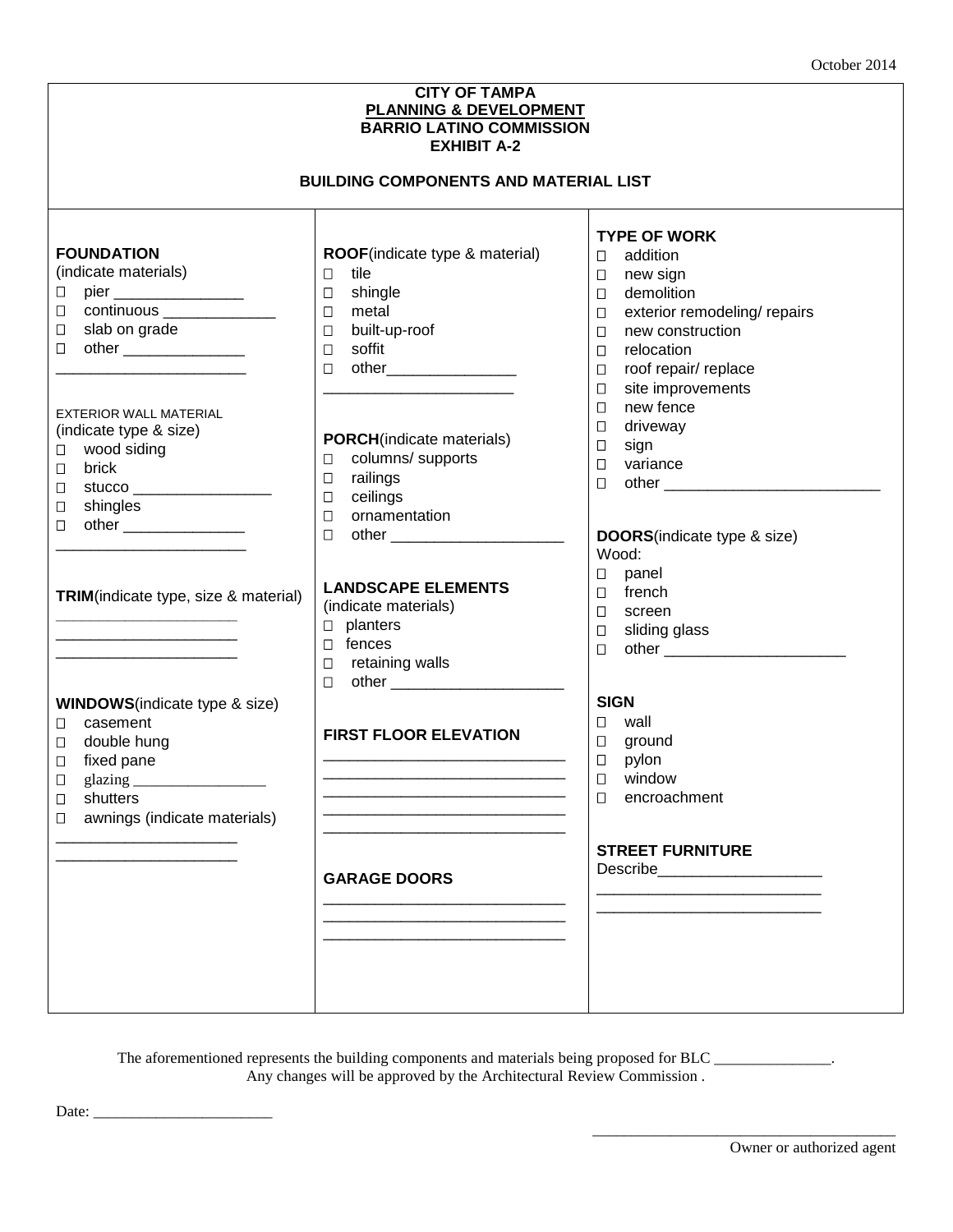## **CITY OF TAMPA PLANNING & DEVELOPMENT BARRIO LATINO COMMISSION EXHIBIT B**

# **AFFIDAVIT TO AUTHORIZE AGENT**

# STATE OF FLORIDA - COUNTY OF HILLSBOROUGH

(NAME OF ALL PROPERTY OWNERS)

(ADDRESS: STREET, CITY, STATE, ZIP) (PHONE NUMBER)

being first duly sworn, depose(s) and say(s):

1. That (I am/we are) the owner(s) and record title holder(s) of the following described property: Address or General location

2. That this property constitutes the property for which a request for a : (NATURE OR REQUEST)

is being applied to the Barrio Latino Commission, Tampa, Florida;

3. That the undersigned (has/have) appointed and (does/do) appoint: Name

Address \_\_\_\_\_\_\_\_\_\_\_\_\_\_\_\_\_\_\_\_\_\_\_\_\_\_\_\_\_\_\_\_\_\_\_\_\_\_\_\_\_\_\_\_\_\_\_Phone(\_\_\_\_\_)\_\_\_\_\_\_\_\_\_\_\_\_\_\_\_\_\_\_\_\_\_\_\_\_\_ as (his/their) agent(s) to execute any petitions or other documents necessary to affect such petition;

4. That this affidavit has been executed to induce the City of Tampa, Florida to consider an act on the above described property;

\_\_\_\_\_\_\_\_\_\_\_\_\_\_\_\_\_\_\_\_\_\_\_\_\_\_\_\_\_\_\_\_\_\_\_ \_\_\_\_\_\_\_\_\_\_\_\_\_\_\_\_\_\_\_\_\_\_\_\_\_\_\_\_\_\_\_\_\_\_\_

 $\frac{1}{2}$  ,  $\frac{1}{2}$  ,  $\frac{1}{2}$  ,  $\frac{1}{2}$  ,  $\frac{1}{2}$  ,  $\frac{1}{2}$  ,  $\frac{1}{2}$  ,  $\frac{1}{2}$  ,  $\frac{1}{2}$  ,  $\frac{1}{2}$  ,  $\frac{1}{2}$  ,  $\frac{1}{2}$  ,  $\frac{1}{2}$  ,  $\frac{1}{2}$  ,  $\frac{1}{2}$  ,  $\frac{1}{2}$  ,  $\frac{1}{2}$  ,  $\frac{1}{2}$  ,  $\frac{1$ 

5. That (I/we), the undersigned authority, hereby certify that the foregoing is true and correct.

SIGNED (**Property Owner**) SIGNED (**Property Owner**)

Sworn To and Subscribed before me My Commission Expires: this \_\_\_\_\_\_\_\_ day of\_\_\_\_\_\_\_\_\_\_\_\_\_\_\_\_, 20\_\_\_\_. \_\_\_\_\_\_\_\_\_\_\_\_\_\_\_\_\_\_\_\_\_\_\_\_\_\_\_\_\_\_\_\_\_

SIGNED (**Property Owner**) SIGNED (**Property Owner**)

\_\_\_\_\_\_\_\_\_\_\_\_\_\_\_\_\_\_\_\_\_\_\_\_\_\_\_\_\_\_\_\_\_ NOTARY PUBLIC

who reside(s) at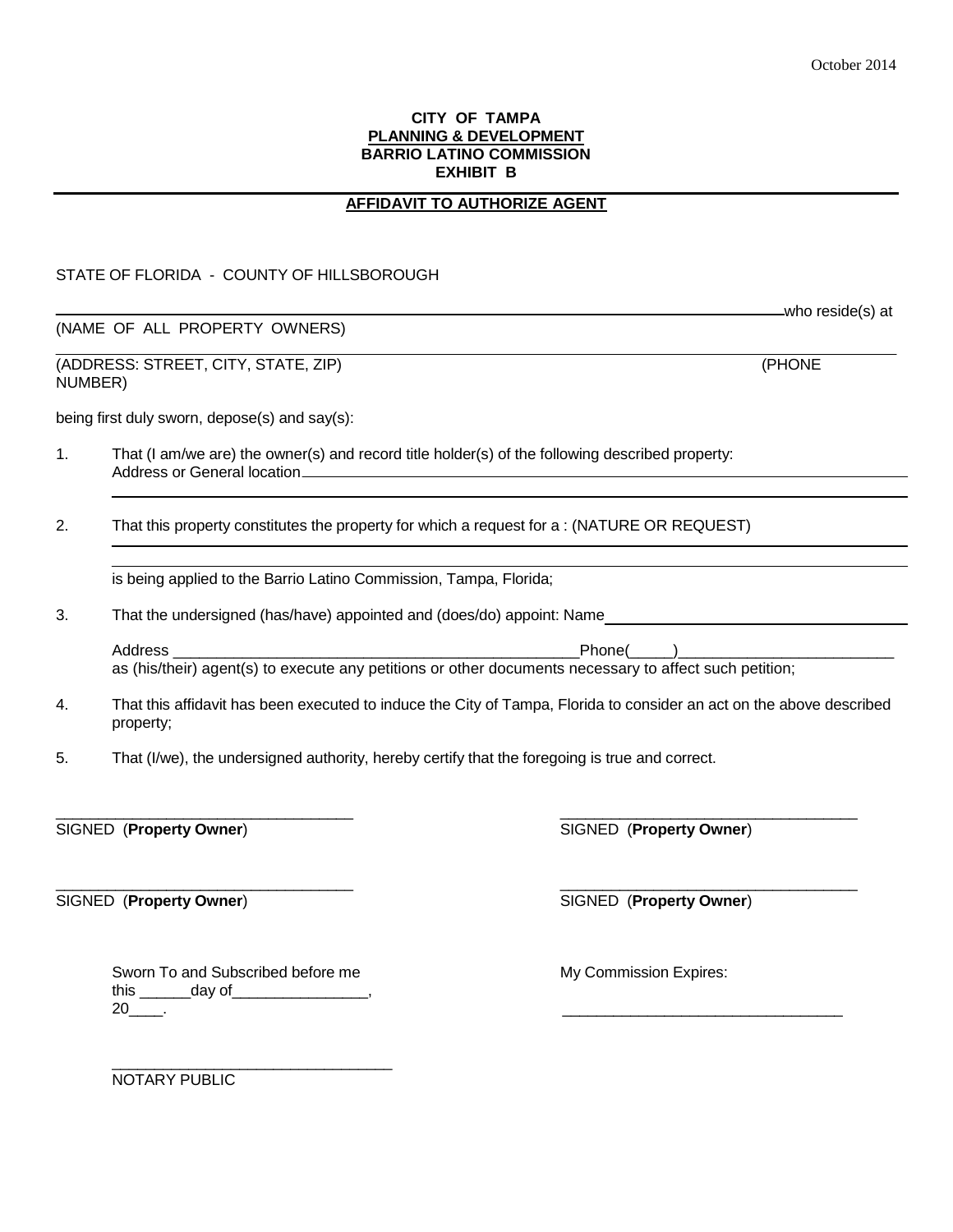#### **CITY OF TAMPA PLANNING & DEVELOPMENT BARRIO LATINO COMMISSION EXHIBIT C1**

# **STATEMENT OF VARIANCE HARDSHIP**

**\_\_\_\_\_\_\_\_\_\_\_\_\_\_\_\_\_\_\_\_\_\_\_\_\_\_\_\_\_\_\_\_\_\_\_\_\_\_\_\_\_\_\_\_\_\_\_\_\_\_\_\_\_\_\_\_\_\_\_\_\_\_\_\_\_\_\_\_\_\_\_\_\_\_\_\_\_\_\_\_\_\_\_\_\_\_\_\_**

(NAME OF ALL PROPERTY OWNERS), depose(s) and say(s):

1. That (I am/we are) the owner(s) or authorized agent of the following described property: ADDRESS OR GENERAL LOCATION**\_\_\_\_\_\_\_\_\_\_\_\_\_\_\_\_\_\_\_\_\_\_\_\_\_\_\_\_\_\_\_\_\_\_\_\_\_\_\_\_\_\_\_\_\_\_\_\_\_\_\_\_\_\_\_\_\_\_\_\_\_\_\_\_\_\_\_\_\_\_\_\_\_\_\_\_\_\_\_**

2. That this property constitutes the property for which a variance is requested according to Petition Number: ;

**\_\_\_\_\_\_\_\_\_\_\_\_\_\_\_\_\_\_\_\_\_\_\_\_\_\_\_\_\_\_\_\_\_\_\_\_\_\_\_\_\_\_\_\_\_\_\_\_\_\_\_\_\_\_\_\_\_\_\_\_\_\_\_\_\_\_\_\_\_\_\_\_\_\_\_\_\_\_\_\_\_\_\_\_\_\_\_\_\_**

3. The following information is provided to establish that the requested variance meets the hardship criteria stated in Chapter 27, Section 27-95(i)(3)(b) of the City of Tampa Code of Ordinances.

(i) The alleged hardships or practical difficulties are unique and singular as regards the property of the person requesting the variance and are not those suffered in common with other property similarly located.  $\sf{Response:}$ 

**\_\_\_\_\_\_\_\_\_\_\_\_\_\_\_\_\_\_\_\_\_\_\_\_\_\_\_\_\_\_\_\_\_\_\_\_\_\_\_\_\_\_\_\_\_\_\_\_\_\_\_\_\_\_\_\_\_\_\_\_\_\_\_\_\_\_\_\_\_\_\_\_\_\_\_\_\_\_\_\_\_\_\_\_\_\_\_\_\_ \_\_\_\_\_\_\_\_\_\_\_\_\_\_\_\_\_\_\_\_\_\_\_\_\_\_\_\_\_\_\_\_\_\_\_\_\_\_\_\_\_\_\_\_\_\_\_\_\_\_\_\_\_\_\_\_\_\_\_\_\_\_\_\_\_\_\_\_\_\_\_\_\_\_\_\_\_\_\_\_\_\_\_\_\_\_\_\_\_**

(ii) The alleged hardships or practical difficulties which would result from failure to grant the variance extend to the inability to use the land in question for any use in conformity with the provisions of this chapter and include substantially more than mere inconvenience and inability to obtain a higher financial return. **Response: \_\_\_\_\_\_\_\_\_\_\_\_\_\_\_\_\_\_\_\_\_\_\_\_\_\_\_\_\_\_\_\_\_\_\_\_\_\_\_\_\_\_\_\_\_\_\_\_\_\_\_\_\_\_\_\_\_\_\_\_\_\_\_\_\_\_\_\_\_\_\_\_\_\_\_\_\_\_\_** 

**\_\_\_\_\_\_\_\_\_\_\_\_\_\_\_\_\_\_\_\_\_\_\_\_\_\_\_\_\_\_\_\_\_\_\_\_\_\_\_\_\_\_\_\_\_\_\_\_\_\_\_\_\_\_\_\_\_\_\_\_\_\_\_\_\_\_\_\_\_\_\_\_\_\_\_\_\_\_\_\_\_\_\_\_\_\_\_\_\_ \_\_\_\_\_\_\_\_\_\_\_\_\_\_\_\_\_\_\_\_\_\_\_\_\_\_\_\_\_\_\_\_\_\_\_\_\_\_\_\_\_\_\_\_\_\_\_\_\_\_\_\_\_\_\_\_\_\_\_\_\_\_\_\_\_\_\_\_\_\_\_\_\_\_\_\_\_\_\_\_\_\_\_\_\_\_\_**

(iii) The variance, if granted, will not substantially interfere with or injure the rights of others whose property would be affected by allowance of the variance. **Response: \_\_\_\_\_\_\_\_\_\_\_\_\_\_\_\_\_\_\_\_\_\_\_\_\_\_\_\_\_\_\_\_\_\_\_\_\_\_\_\_\_\_\_\_\_\_\_\_\_\_\_\_\_\_\_\_\_\_\_\_\_\_\_\_\_\_\_\_\_\_\_\_\_\_\_\_\_\_\_** 

**\_\_\_\_\_\_\_\_\_\_\_\_\_\_\_\_\_\_\_\_\_\_\_\_\_\_\_\_\_\_\_\_\_\_\_\_\_\_\_\_\_\_\_\_\_\_\_\_\_\_\_\_\_\_\_\_\_\_\_\_\_\_\_\_\_\_\_\_\_\_\_\_\_\_\_\_\_\_\_\_\_\_\_\_\_\_\_\_\_ \_\_\_\_\_\_\_\_\_\_\_\_\_\_\_\_\_\_\_\_\_\_\_\_\_\_\_\_\_\_\_\_\_\_\_\_\_\_\_\_\_\_\_\_\_\_\_\_\_\_\_\_\_\_\_\_\_\_\_\_\_\_\_\_\_\_\_\_\_\_\_\_\_\_\_\_\_\_\_\_\_\_\_\_\_\_\_**

(iv) The variance is in harmony with, and serves the general intent and purpose of, this chapter and the adopted Tampa Comprehensive Plan. Response: **with a set of the set of the set of the set of the set of the set of the set of the set of the set of the set of the set of the set of the set of the set of the set of the set of the set of the set of the set of** 

(v) Allowing the variance will result in substantial justice being done, considering both the public benefits intended to be secured by this chapter and the individual hardships that will be suffered due to a failure of the board to grant a variance. **Response: \_\_\_\_\_\_\_\_\_\_\_\_\_\_\_\_\_\_\_\_\_\_\_\_\_\_\_\_\_\_\_\_\_\_\_\_\_\_\_\_\_\_\_\_\_\_\_\_\_\_\_\_\_\_\_\_\_\_\_\_\_\_\_\_\_\_\_\_\_\_\_\_\_\_\_\_\_\_\_** 

**\_\_\_\_\_\_\_\_\_\_\_\_\_\_\_\_\_\_\_\_\_\_\_\_\_\_\_\_\_\_\_\_\_\_\_\_\_\_\_\_\_\_\_\_\_\_\_\_\_\_\_\_\_\_\_\_\_\_\_\_\_\_\_\_\_\_\_\_\_\_\_\_\_\_\_\_\_\_\_\_\_\_\_\_\_\_\_\_\_**

\_\_\_\_\_\_\_\_\_\_\_\_\_\_\_\_\_\_\_\_\_\_\_\_\_\_\_\_\_\_\_\_\_\_\_\_\_\_\_\_\_ \_\_\_\_\_\_\_\_\_\_\_\_\_\_\_\_\_\_\_\_\_\_\_\_\_\_\_\_\_\_\_\_\_\_\_

**\_\_\_\_\_\_\_\_\_\_\_\_\_\_\_\_\_\_\_\_\_\_\_\_\_\_\_\_\_\_\_\_\_\_\_\_\_\_\_\_\_\_\_\_\_\_\_\_\_\_\_\_\_\_\_\_\_\_\_\_\_\_\_\_\_\_\_\_\_\_\_\_\_\_\_\_\_\_\_\_\_\_\_\_\_\_\_\_\_ \_\_\_\_\_\_\_\_\_\_\_\_\_\_\_\_\_\_\_\_\_\_\_\_\_\_\_\_\_\_\_\_\_\_\_\_\_\_\_\_\_\_\_\_\_\_\_\_\_\_\_\_\_\_\_\_\_\_\_\_\_\_\_\_\_\_\_\_\_\_\_\_\_\_\_\_\_\_\_\_\_\_\_\_\_\_\_**

# **\_\_\_\_\_\_\_\_\_\_\_\_\_\_\_\_\_\_\_\_\_\_\_\_\_\_\_\_\_\_\_\_\_\_\_\_\_\_\_\_\_\_\_\_\_\_\_\_\_\_\_\_\_\_\_\_\_\_\_\_\_\_\_\_\_\_\_\_\_\_\_\_\_\_\_\_\_\_\_\_\_\_\_\_\_\_\_\_\_**

4. That this document is attached to and made a part of the variance request.

5. That (I, we) the undersigned authority hereby certify that the foregoing is true and correct.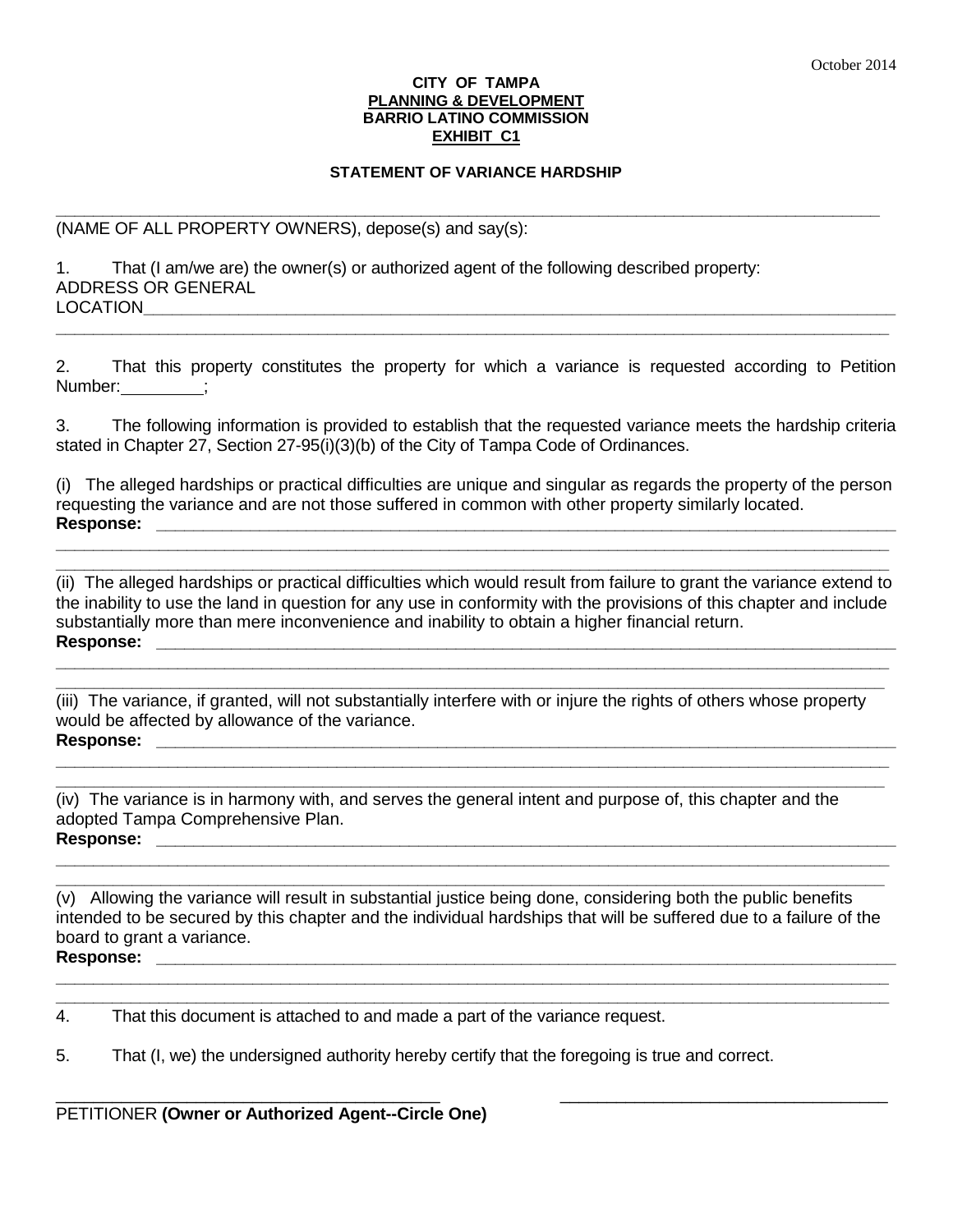## **CITY OF TAMPA PLANNING & DEVELOPMENT BARRIO LATINO COMMISSION EXHIBIT E**

## **GOOD NEIGHBOR NOTICE**

date

 $BLC$ 

#### **Public Hearing by Barrio Latino Commission**

#### **VARIANCE - Check appropriate Request(s):**

| □      | <b>Building Separation</b>                          | From    | feet to | feet (eave to eave)          |                            |
|--------|-----------------------------------------------------|---------|---------|------------------------------|----------------------------|
| □      | Front Yard Setback*                                 | From    | feet to | feet with an encroachment of | feet for the eaves/gutters |
| □      | Rear Yard Setback*                                  | From    | feet to | feet with an encroachment of | feet for the eaves/gutters |
| $\Box$ | Side Yard Setback*                                  | From    | feet to | feet with an encroachment of | feet for the eaves/gutters |
| □      | Side Yard Setback*                                  | From    | feet to | feet with an encroachment of | feet for the eaves/gutters |
| □      | Corner Yard Setback*                                | From    | feet to | feet with an encroachment of | feet for the eaves/gutters |
| □      |                                                     | From    | feet to | feet                         |                            |
| $\Box$ |                                                     | From    | feet to | feet                         |                            |
| □      | Fireplace                                           | From    | feet to | feet                         |                            |
| □      | Other                                               | From    | feet to | feet                         |                            |
| □      | <b>Structure Height Variance</b>                    | From    | feet to | feet                         |                            |
| □      | Fence Height Variance                               | From    | feet to | feet                         |                            |
| $\Box$ | Number of Parking Spaces                            | From    | to      |                              |                            |
| П      | Sign                                                | From    | feet to | feet                         |                            |
| □      | Tree/Wetlands                                       |         |         |                              |                            |
| □      | Administrative Appeal                               | Section |         |                              |                            |
| □      | Other                                               |         |         |                              |                            |
|        |                                                     |         |         |                              |                            |
|        | <b>DESCRIBE WORK PROPOSED:</b>                      |         |         |                              |                            |
|        | <b>PROPERTY OWNER/AUTHORIZED AGENT:</b>             |         |         |                              |                            |
|        | <b>ADDRESS &amp; LEGAL DESCRIPTION OF PROPERTY:</b> |         |         |                              |                            |
|        |                                                     |         |         |                              |                            |

 *All yards which have been reduced cannot have any architectural feature encroaching into the yard with out showing such encroachment on the submitted plan. Architectural features include, but are not limited to, eaves, gutters, fireplaces and bay windows.*

**\_\_\_\_\_\_\_\_\_\_\_\_\_\_\_\_\_\_\_\_\_\_\_\_\_\_\_\_\_\_\_\_\_\_\_\_\_\_\_\_\_\_\_\_\_\_\_\_\_\_\_\_\_\_\_\_\_\_\_\_\_\_\_\_\_\_\_\_\_\_\_\_\_\_\_\_\_\_\_\_\_\_\_\_\_\_\_\_\_\_\_\_\_\_\_\_\_\_\_**

#### Dear Property Owner:

Please be advised that the Barrio Latino Commission of the City of Tampa will hold a public hearing on **(date)** \_\_\_\_\_\_\_\_\_\_\_\_\_\_\_\_, at 9:00 A.M. at 315 E. Kennedy Boulevard, Tampa Florida, at which public hearing all parties in interest and citizens may appear and be heard as to any and all matters pertinent to the petition as described above. Please contact me at **(phone)** should you have any questions concerning this petition.

As public hearings are occasionally cancelled or postponed, confirmation of the time and date of the public hearing can be obtained by calling the petitioner four (4) days before the public hearing date.

Sincerely,

#### PETITIONER **(Owner or Authorized Agent - Circle one)**

\_\_\_\_\_\_\_\_\_\_\_\_\_\_\_\_\_\_\_\_\_\_\_\_\_\_\_\_\_\_\_\_\_\_\_\_\_\_\_\_\_\_\_\_\_\_\_\_\_\_

**"Any person who decides to appeal the decision of City Council with respect to this matter will need a record of the proceedings, and for such purpose, may need to hire a court reporter to ensure that a verbatim record of the proceedings is made, which record includes the testimony and evidence upon which the appeal is to be based."**

*"In accordance with the Americans with Disabilities Act and Section 286.26, Florida Statutes, persons with disabilities needing special accommodations to participate in this meeting should contact the City Clerk's office at least forty-eight (48) hours prior to the date of the meeting."*